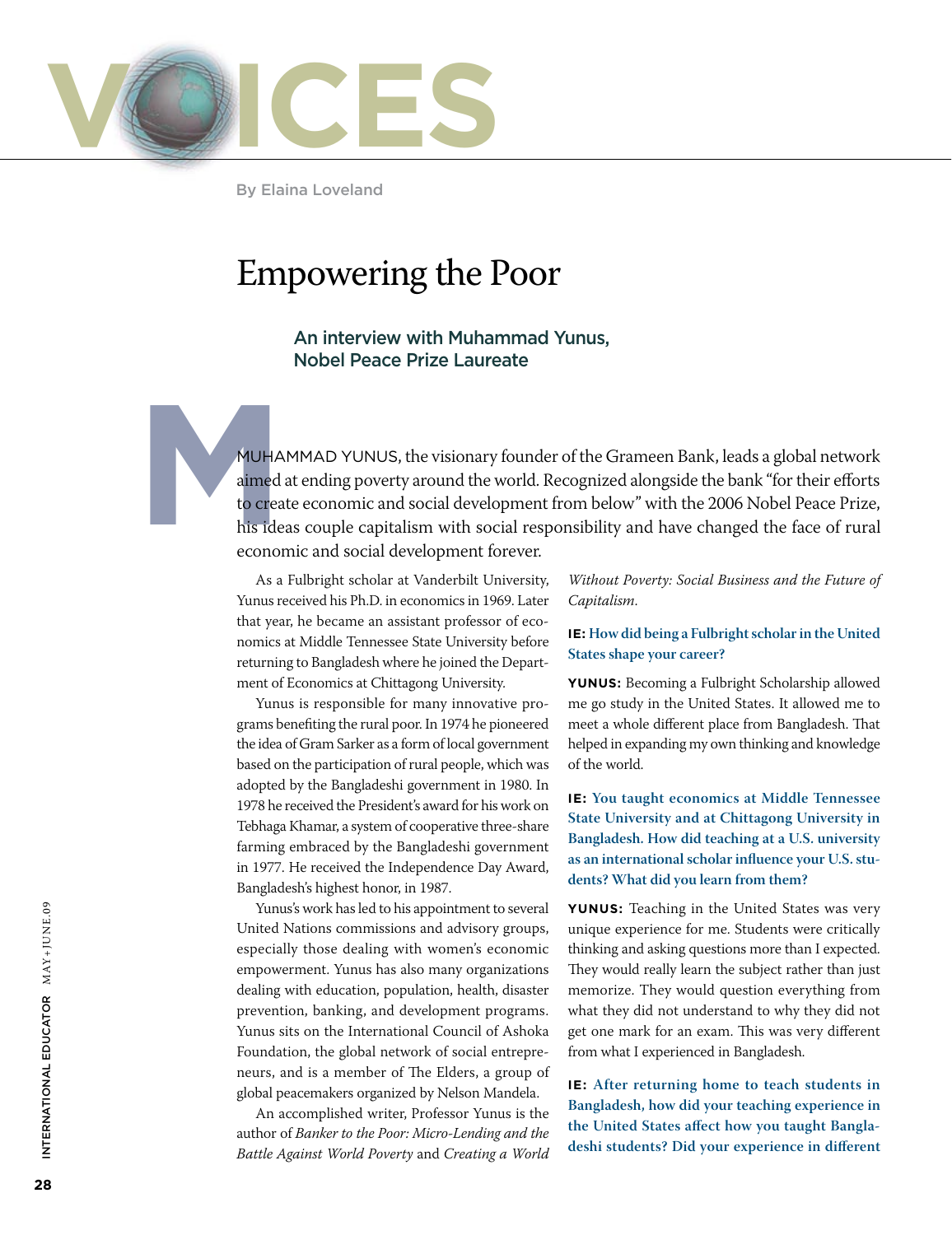

Muhammad Yunus

PHOTO COURTESY OF THE HARRY WALKER AGENCY Photo courtesy of the Harry Walker Agency

### **classrooms in each country contribute to your phi losophy of learning?**

**Yunus:** After returning home, I tried to make my students also question me more, as my students in the United States did. I tried to promote more criti cal thinking instead of just memorization. Only when students ask questions do they really learn.

#### **IE : What inspired you to help the rural and working poor to begin with?**

**Yunus:** I was teaching economics at Chittagong University after the war, which resulted in an inde pendent Bangladesh in 1971. A terrible famine took place in 1974, and all of our hopes for a bright new Bangladesh were challenged.

I felt useless teaching theories of economics in the classroom when in the villages around my university people didn't have enough to eat, and people were dy ing in the streets of Dhaka. I decided to go outside the classroom to see how I could be useful to just one per son. That is when I came across the phenomenon of loan sharking. I was shocked to discover that people in the villages were enslaved to loan sharks who lent to

them at exorbitant rates of interest. I decided to make a list. I found 42 people who were trapped in a terrible situation for having borrowed a total of \$27.00 (U.S.). Not knowing what to do, I offered them the money from my own pocket to free them from the clutches of the moneylenders. Those 42 people were overjoyed, and when they were able they repaid me every cent. I thought to myself, if I can make so many people so happy with so little, why shouldn't I do more of it? That was the birth of Grameen and microcredit.

**IE : In 2006, the Nobel Peace Prize was divided into two parts—to you and to Grameen Bank—for efforts to reduce poverty. Can you explain how the Grameen Bank works? What makes it different from conventional banking?**

**Yunus:** Grameen Bank methodology is almost the reverse of the conventional banking methodology. Conventional banking is based on the principle that the more you have, the more you can get. In other words, if you have little or nothing, you get noth ing. As a result, more than half the population of the world is deprived of the financial services of the conventional banks. Conventional banking is based on collateral; the Grameen system is collateral-free

Grameen Bank starts with the belief that credit should be accepted as a human right and builds a sys tem where one who does not possess anything gets the highest priority in getting a loan. Grameen methodol ogy is not based on assessing the material possession of a person; it is based on the potential of a person. Grameen believes that all human beings, including the poorest, are endowed with endless potential.

Conventional banks look at what has already been acquired by a person. Grameen looks at the potential that is waiting to be unleashed in a person. Conven tional banks are owned by the rich, generally men. Grameen Bank is owned by poor women.

The overarching objective of the conventional banks is to maximize profit. Grameen Bank's ob jective is to bring financial services to the poor, particularly women and the poorest to help them fight poverty, stay profitable, and financially sound. It is a composite objective coming out of social and economic visions.

Conventional banks focus on men, Grameen gives high priority to women. Ninety-seven percent of Grameen Bank's borrowers are women. Grameen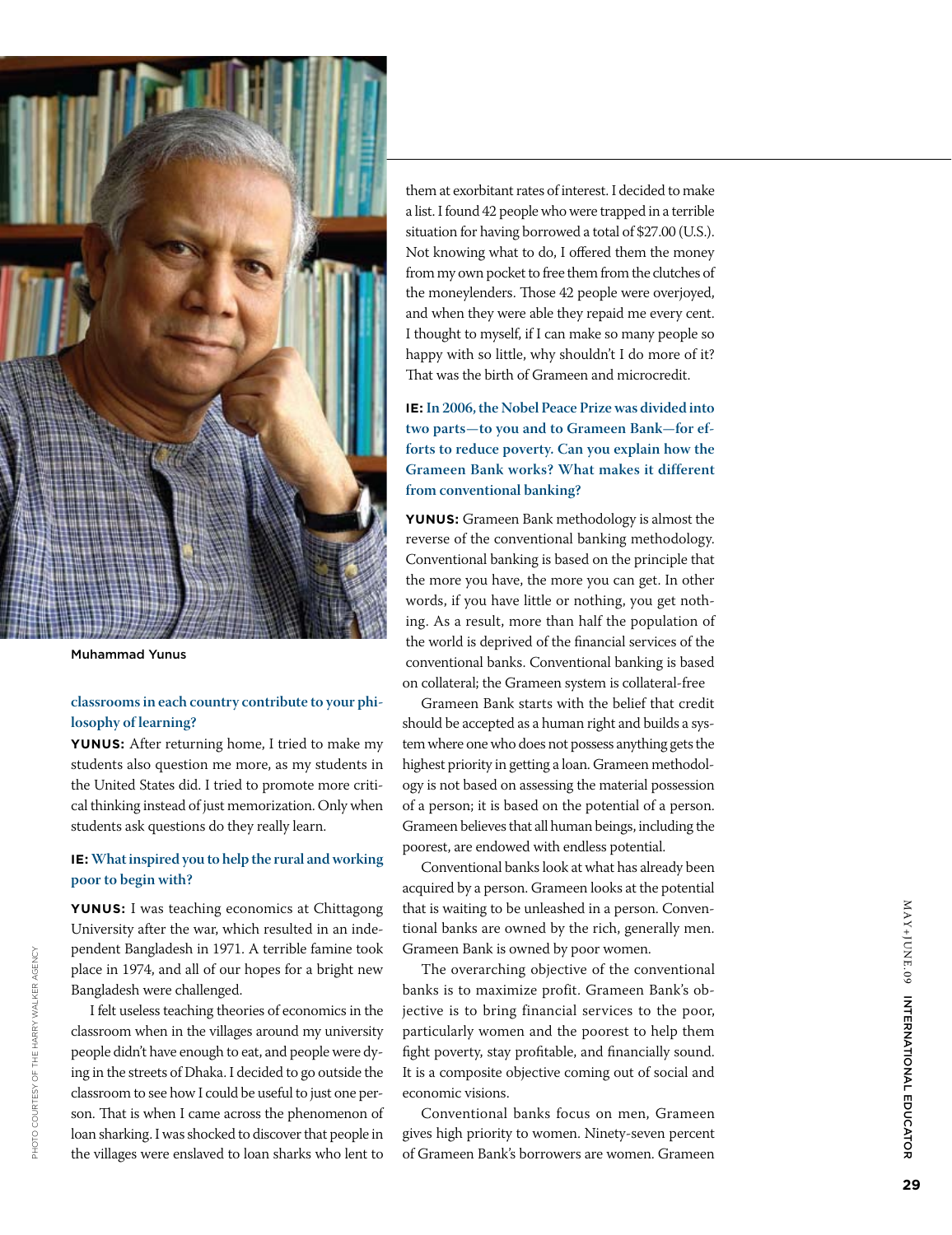# Center for Study Abroad



• Low cost programs since 1990 • Flexible arrangements • Open to all adults from all countries • Earn college credit in fully accredited programs

## EUROPE • ASIA LATIN AMERICA

CONTACT PERSON: Ms. Alima K. Virtue, Programs Director

> 325 Washington Ave. S #93 Kent, WA 98032 (USA)

info@centerforstudyabroad.com

tel: 206-726-1498

### centerforstudyabroad.com



**The overarching objective of the conventional banks is to maximize profit. Grameen Bank's objective is to bring financial services to the poor, particularly women and the poorest to help them fight poverty, stay profitable, and financially sound. It is a composite objective coming out of social and economic visions.**

Bank works to raise the status of poor women in their families by giving them ownership of assets. It makes sure that the ownership of the houses built with Grameen Bank loans remain with the borrowers (i.e., these disadvantaged women).

Grameen Bank branches are located in rural areas unlike the branches of conventional banks that are located as close as possible to business districts and urban centers. The first principle of Grameen banking is that the clients should not go to the bank it is the bank which should go to the people instead. Grameen Bank's 24,141 staff meet 7.71 million borrowers at their door-step in 83,744 villages spread out all over Bangladesh, every week, and deliver bank's service. Repayment of Grameen loans is also made very easy by splitting the loan amount in tiny weekly installments. Doing business this way means a lot of work for the bank, but it is a lot convenient for the borrowers.

There is no legal instrument between the lender and the borrower in the Grameen methodology. There is no stipulation that a client will be taken to the court of law to recover the loan, unlike in the conventional system. Conventional banks go into 'punishment' mode when a borrower is taking more time in repaying the loan than it was agreed upon. They call these borrowers "defaulters," Grameen methodology allows such borrowers to reschedule their loans without making them feel that they have done anything wrong (indeed, they have not done anything wrong).

When a client gets into difficulty, conventional banks get worried about their money, and make all efforts to recover the money, including taking over the collateral. With the Grameen system, in such cases, the bank works extra hard to assist the borrower in difficulty, and makes all efforts to help the borrower regain the strength and overcome these difficulties.

In conventional banks, charging interest does not stop unless specific exception is made to a particular defaulted loan. Interest charged on a loan can be multiple of the principal, depending on the length of the loan period. In Grameen Bank, under no circumstances can total interest on a loan can exceed the amount of the loan, no matter how long the loan remains unpaid. No interest is charged after the interest amount equals the principal. Interest on conventional bank loans are generally compounded quarterly; all interest is simple interest in the Grameen Bank model.

In case of death of a borrower, the Grameen system does not require the family of the deceased to pay back the loan. There is a built-in insurance program that pays off the entire outstanding amount with interest. No liability is transferred to the family.

The Grameen system encourages the borrowers to adopt some goals in social, educational, and health areas. These are known as "Sixteen Decisions" (no dowry, education for children, sanitary latrine, planting trees, eating vegetables to combat night-blindness among children, arranging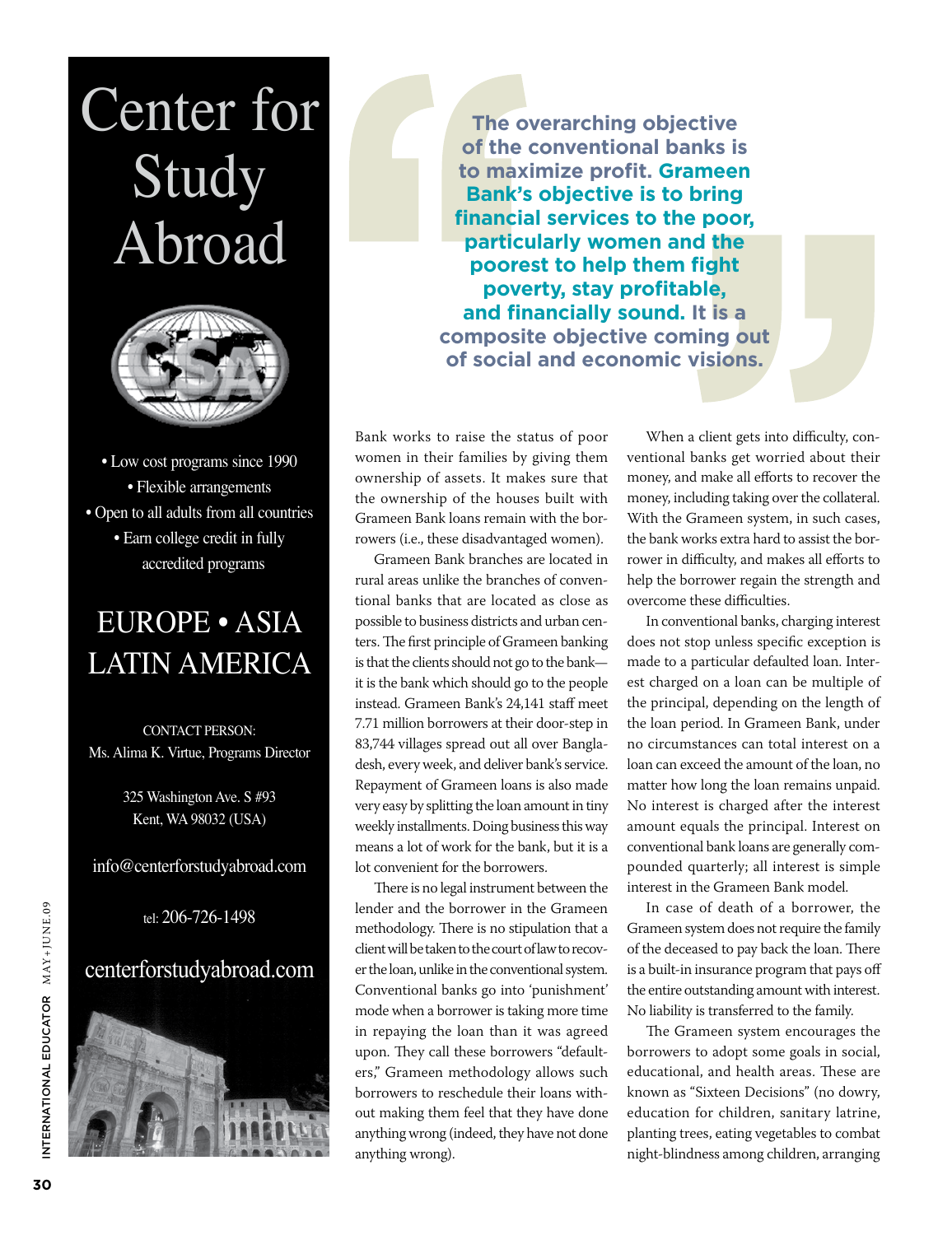clean drinking water, etc.). Conventional banks do not see this as their business.

In Grameen, we see the poor people as human "bonsai." If a healthy seed of a giant tree is planted in a flower-pot, the tree that will grow will be a miniature version of the giant tree. It is not because of any fault in the seed, because there is no fault in the seed. It is only because the seed has been denied of the real base to grow on. People are poor because society has denied them the real social and economic base to grow on. They are given only the "flower-pots" to grow on. Grameen's effort is to move them from the "flower-pot" to the real soil of the society.

If we can succeed in doing that there will be no human "bonsai" in the world. We'll have a poverty-free world.

### **IE: Why is an international perspective of social ills so important today?**

**Yunus:** The global economic crisis will hit the world's poorest people the hardest and that there is no bailout package for them. The ongoing worldwide downturn is an opportunity to build a more people-focused financial system, not one based in a fantasy economic world. The financial system has to be totally redesigned. This system didn't work for the people anyway. It worked for the rich people, yes—for big business, yes—but not for people in general. A small number of people in one country can create such a disastrous situation for all the people of the world. This shows how fragile our system is and how weak the foundation of our system is. The real victims of the crisis are the people who have made no contribution whatsoever to this crisis—the bottom half of the world population. They will be the ones who will lose their jobs, the ones who will lose income and livelihood, and food. There is no bailout package for them.

**IE: In your recent book,** *Creating a World without Poverty: Social Business and the Future of Capitalism***, you advocate the idea of social business to combat problems** 

### **like poverty, inadequate health care and lack of education, among others. Can you define your vision of "social business"?**

**Yunus:** I talk about a basic fault in the system that we developed what is known as free-market economy or a capitalist economy. In the capitalist economic theoretical framework, you have only one kind of business—business to make money. There's no other kind of business. Profit maximization is the sole goal of business. So if you are in business, you are concentrating on maximization of your profit. That's what the theory says and that's what you try to achieve. I think this is a very wrong way to interpret human beings. Human beings are not robots or money-making machines.

Human beings are much bigger than that. There are other aspects like the caring human being, the sharing human being. These are not included in this theory. So the theory is based on a very partial view of human being.

To accommodate the whole of human being, one first step would be to create another